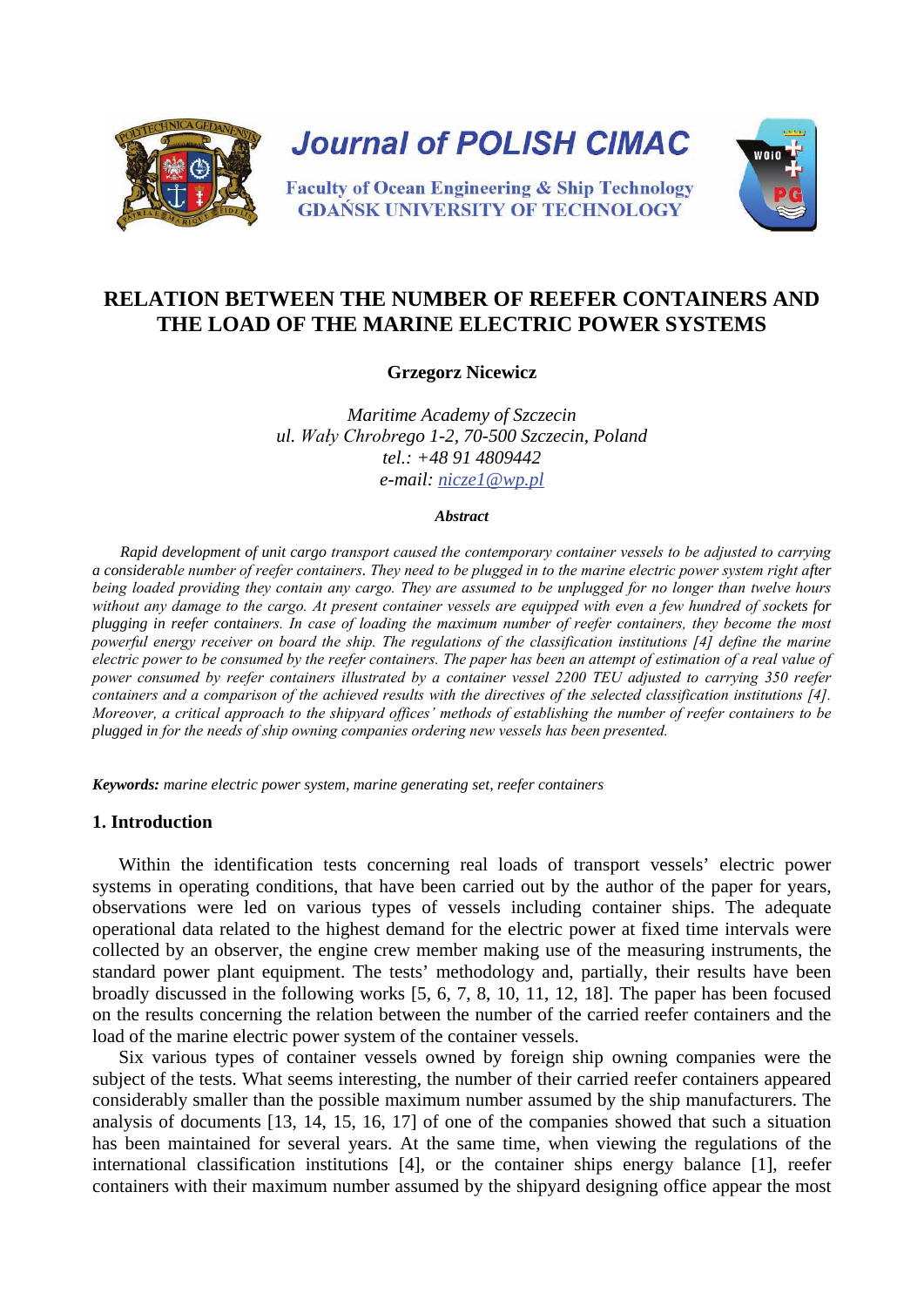powerful receiver of electric power on board the ship. Thus, the aim was to estimate the relationship between the number of the carried reefer containers and the load of the marine electric power systems.

Because of the paper space limits there have been presented results achieved on a 2200 TEU container vessel built in Taiwan in 2003. The observations were carried out during a typical operational voyage from Europe to West Africa lasting for approximately a little more than thirty days. The number of the carried reefer containers usually appears considerably smaller than the possible maximum number of reefer containers to be loaded on board a ship (350 FEU). Power supply is provided by the marine power station consisting of four identical generating sets of rated active power 1200 KW each. The peak load recorded at the consecutive hours of the voyage was considered the measure of the active power of the marine electric power system (MEPS). The automatic measuring instruments of the power plant enabled the reading of the active power produced by the generating sets with the accuracy of 0,01 kW. When carrying the analyses the achieved values got rounded to 1 kW.

#### **2. Results of the field tests**

Due to the record of the peak loads of the 2200 TEU container vessel's electric power system, performed at the consecutive hours of the voyage, the scatter plot of peak loads of the marine electric power system depending upon the number of reefer containers was created by means of STATISTICA 8.0 with the correlation between the variables determined. The scatter plot [19, 20] with the correlation line (full line) and the limits of 95% of confidence interval have been presented in fig. 1.



*Fig. 1. The scatter plot between load of the container ship's electric power system (MEPS) and the number of carried reefer containers*

Correlation between the active power load of the marine electric power system (N*MEPS* [kW])  $N_{MEPS} = 893,004 + 2,5111k$  [kW] (1) and the number of carried reefer containers ( $k \leq 350$ ) has been presented by means of the formula: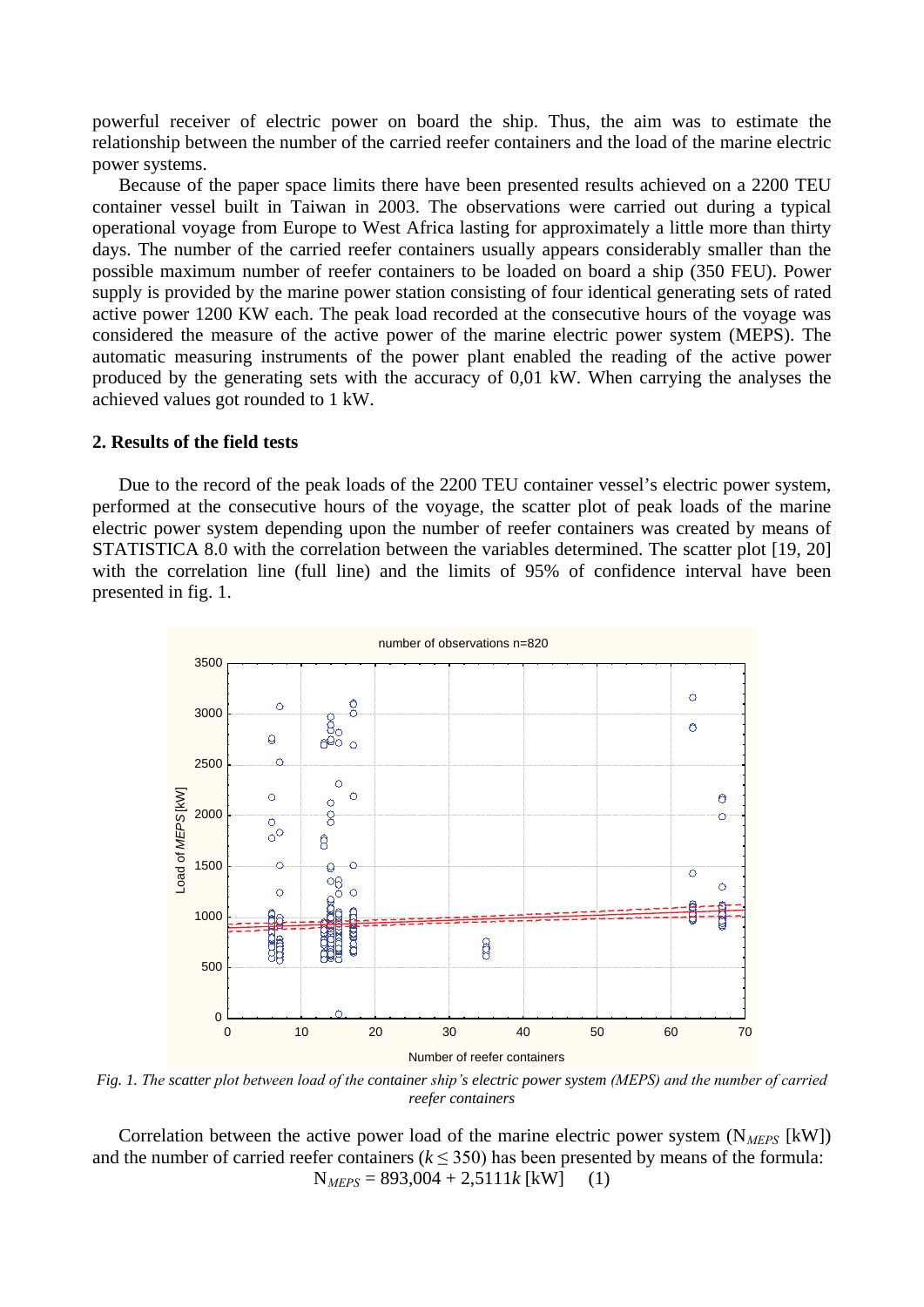with the 95% confidence interval assumed.

In the process of testing there occurred a controlled black-out (break in the continuity of electric power supply) caused by the damage of the vessel sea water system and for a few hours power was provided by the emergency generating set. Thus, the data on peak load during the emergency generating set supply was rejected. In this way modified plot has been shown in fig. 2.



*Fig. 2. The scatter plot between the load of the marine electric power system (MEPS) and the number of carried reefer containers without the data on peak load of the emergency generating set* 

The correlation between the active power load of the marine electric power system (N*MEPS* [kW]) and the number of carried reefer containers ( $k \leq 350$ ) is then presented as a formula:

N *MEPS* = 899,8145 + 2,4158*k* [kW] (2)

at the 95% confidence interval assumed.

The rejection of the data on the peak load of the emergency generating set had negligible influence upon the scatter plot modification (fig. 1 and 2) as well as the function of linear correlation between the MEPS load and the number of reefer containers on board the ship – there is only few percent difference.

According to the data provided by the ship manufacturer [1] (classification supervision of the vessel during the process of her construction and operation was carried out by Bureau Veritas), it was calculated that the power demand for a single reefer container was 6,5257 kW. Thus, for the basic operational state, which is a sea voyage, the marine electric power system load (with the linear dependence upon the number of reefer containers) is defined by the formula:  $N_{MEPS} = 767 + 6{,}5257k$  [kW](3)

where  $k \leq 350$ .

The power demand of a single reefer container, achieved on the basis of the field data, appears 2,7 times lower than the values assumed by the manufacturer. However, it should be kept in mind that during the tests the number of reefer containers on board the ship did not exceed 70, which makes only 20% of their maximum number.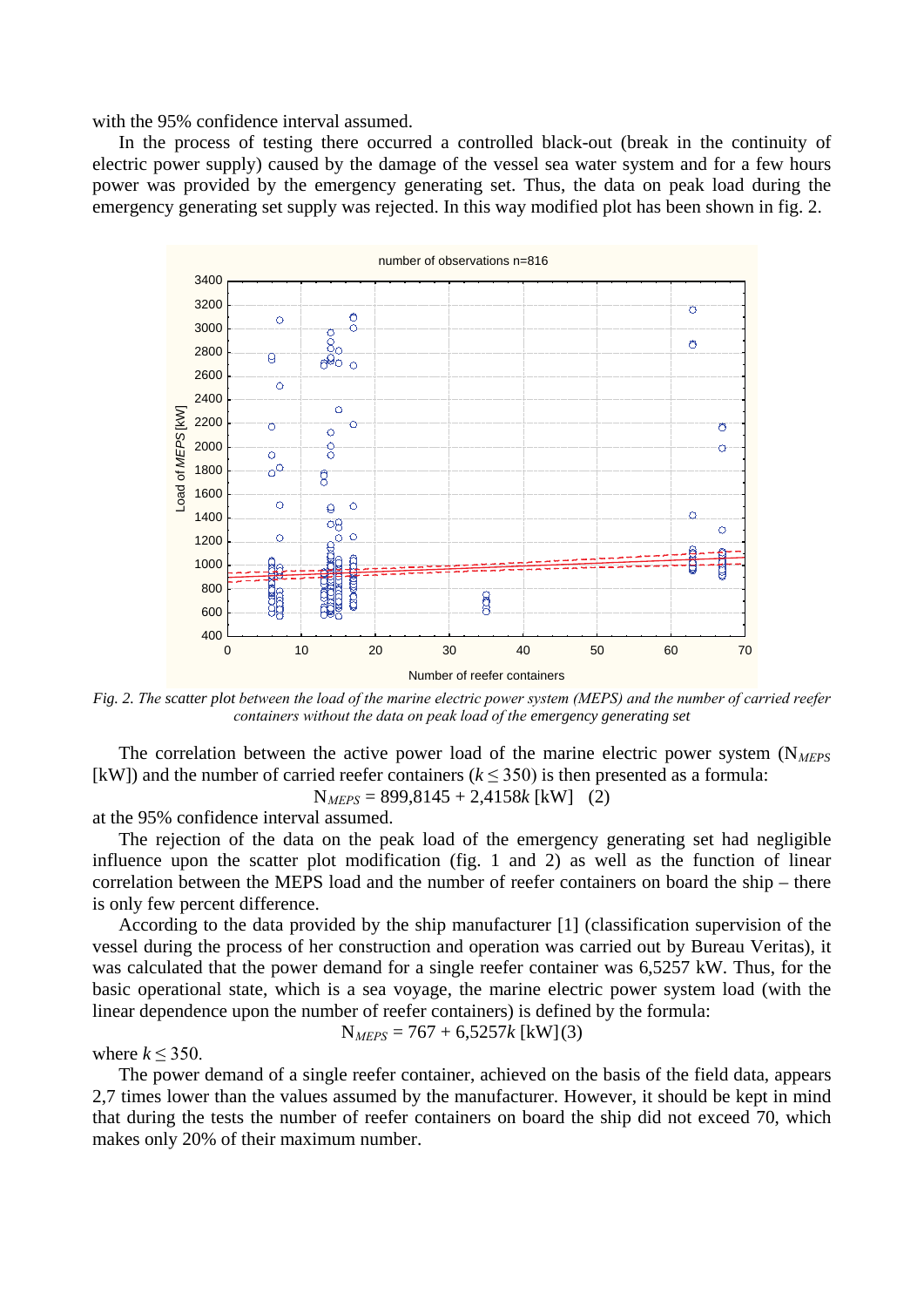## **3. Regulations of classification institutions concerning the reefer containers power consumption**

On the basis of the analyses presented in the previous chapter it seems to be worth referring to the regulations of selected classification institutions dealing with the ways of defining the reefer containers power demand. Classification Societies possess their own directives for estimation of the reefer containers power demand. The principles of determining the reefer containers power consumption have been presented in fig. 3 on the basis of Germanischer Lloyd regulations [4]. In case of the lack of field data it is recommended that the following principles are applied when balancing the power demand [4]:

- for a single 20' container  $-8.6 \text{ kW}$ ;
- for a single 40' container 12,6 kW.

The level of the assumed coincidence factor is 0,9 [4].



*Fig. 3. GL directives for defining the power demand of the cargo hold ventilation system and reefer containers: a) and c) in case of 40' reefer containers; b) and d) in case of 20'reefer containers, according to [4]*

The above presented GL regulations appear even more protective than the ones applied during the construction of the vessel, the subject of the analyses presented in the paper. Such approach of the classification institutions may cause a considerable overestimation of the reefer containers power demand and lead to long lasting operation of generating sets at low load, especially in case of a number of carried containers smaller than the one recommended by the ship manufacturer for power balancing. This may endanger the shipping company to considerable financial losses due to the deterioration of the technical condition of auxiliary engines fed mostly with residual fuels [2, 3, 9, 10].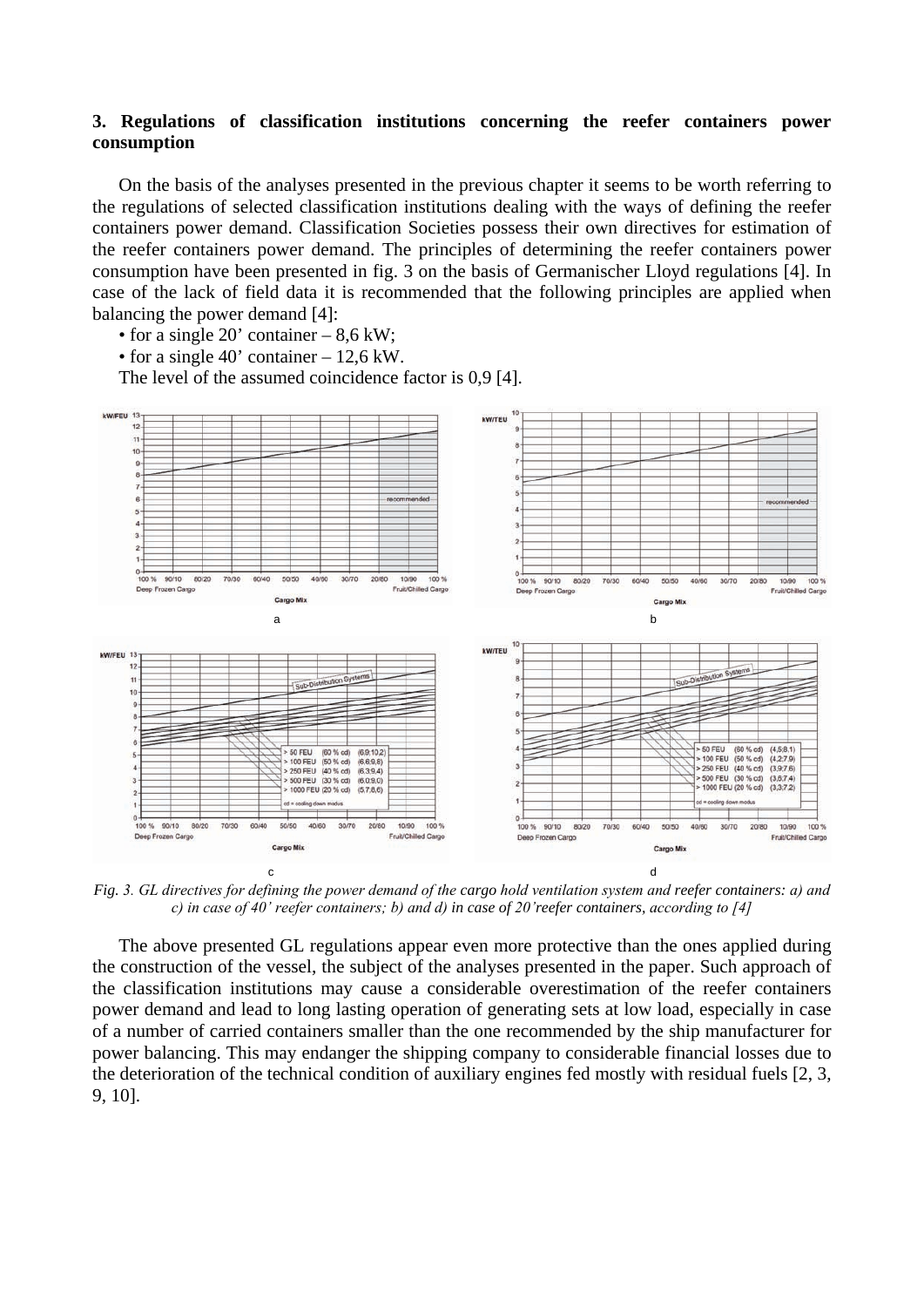#### **4. Final remarks**

During the process of 2200 TEU container vessel construction, when balancing the electric power demand, the shipyard designing office assumed that at the total number of 350 reefer containers to be loaded, the load per one container equaled 6,5257 kW, that is almost three times higher than the result obtained due to the calculations carried out by the author on the basis of the field data. This low value estimated by the author may result from the relatively small number of reefer containers carried at the time of tests. It should be noted that not all ship owners of container vessels transport vast numbers of reefer containers, what is proved by the data collected on the six container ships, the subject of tests. Thus, the shipyard designing departments should make use of such documents as [13, 14, 15, 16, 17] possessed by the ship owner technical services while designing the number of socket connections for reefer containers to be plugged in and estimating their power demand. This type of exaggerated equivocation of classification companies and ship manufacturers may lead to considerable overestimating concerning the assessment of electric power demand and adjustment of the number of power generating sets, which puts the shipping companies at risk of financial losses. In case of 1100 TEU container vessels, the subject of the tests, the ship owner technical services decided to have the residual fuel oil for auxiliary engines to be changed for the distilled fuel due to the low loads of generating sets. This way of long lasting (several years) operation has significantly increased its costs. Moreover, a part of power plant fuel system turned out useless (e.g. residual fuel oil heating system). At the same time the auxiliary engines operation at low loads caused accelerated deterioration of their technical condition, especially the fuel injection equipment. In order to avoid this type of mistakes, it seems necessary to make use of field data at the stage of designing vessels. The knowledge of real electric power demand, or the data on the number of carried reefer containers allows for adjusting the product  $- a$ newly constructed vessel – to the requirements of a recipient (a shipping company).

### **References**

- [1] China Shipbuilding Corporation, *Electric Load Analysis 2200 TEU Container Vessel, HNO. 777*. Taiwan 2002.
- [2] Cichy, M., Kowalski, Z., Maksimow, J.I., Roszczyk, S., *Statyczne i dynamiczne własności okrętowych zespołów prądotwórczych*. Wydawnictwo Morskie, Gdańsk 1976.
- [3] Figwer, J., *Zagadnienie wielkości mocy silnika napędowego w okrętowych zespołach prądotwórczych*. Budownictwo Okrętowe Nr 6, 1962.
- [4] Germanischer Lloyd, *Rules for Classification and Construction,* Volume I *Ship Technology,*  Part 1 *Seagoing Ships,* Chapter 3 *Electrical Installations*, Edition 2009.
- [5] Kijewska, M., Matuszak, Z., Nicewicz, G., *Identyfikacja obciążeń systemu elektroenergetycznego siłowni okrętowych w rzeczywistych warunkach eksploatacyjnych*. SYSTEMS Journal of Transdisciplinary Systems Science Vol. 11 2006, pp. 334-340.
- [6] Kijewska, M., Nicewicz, G., *Analiza rozkładu obciążeń zespołów prądotwórczych elektrowni okrętowej statku transportowego dla wybranego stanu eksploatacyjnego*. Надежность и Эффективность Технических Систем. Международный Сборник Научных Трудов, KGTU, Kaliningrad 2004, pp. 64-72*.*
- [7] Kijewska M., Nicewicz G., *Estymacja gęstości rozkładu obciążeń zespołów prądotwórczych elektrowni okrętowej w wybranym stanie eksploatacji*. Zeszyty Naukowe Politechniki Gdańskiej nr 598 (seria: Budownictwo Okrętowe Nr LXV), Gdańsk 2004, pp. 79-87.
- [8] Kijewska M., Nicewicz G., *Rozkłady empiryczne a rozkłady teoretyczne obciążeń autonomicznych zespołów prądotwórczych elektrowni okrętowych*. Надежность и Эффективность Технических Систем. Международный Сборник Научных Трудов, KGTU, Kaliningrad 2005, pp. 124-131.